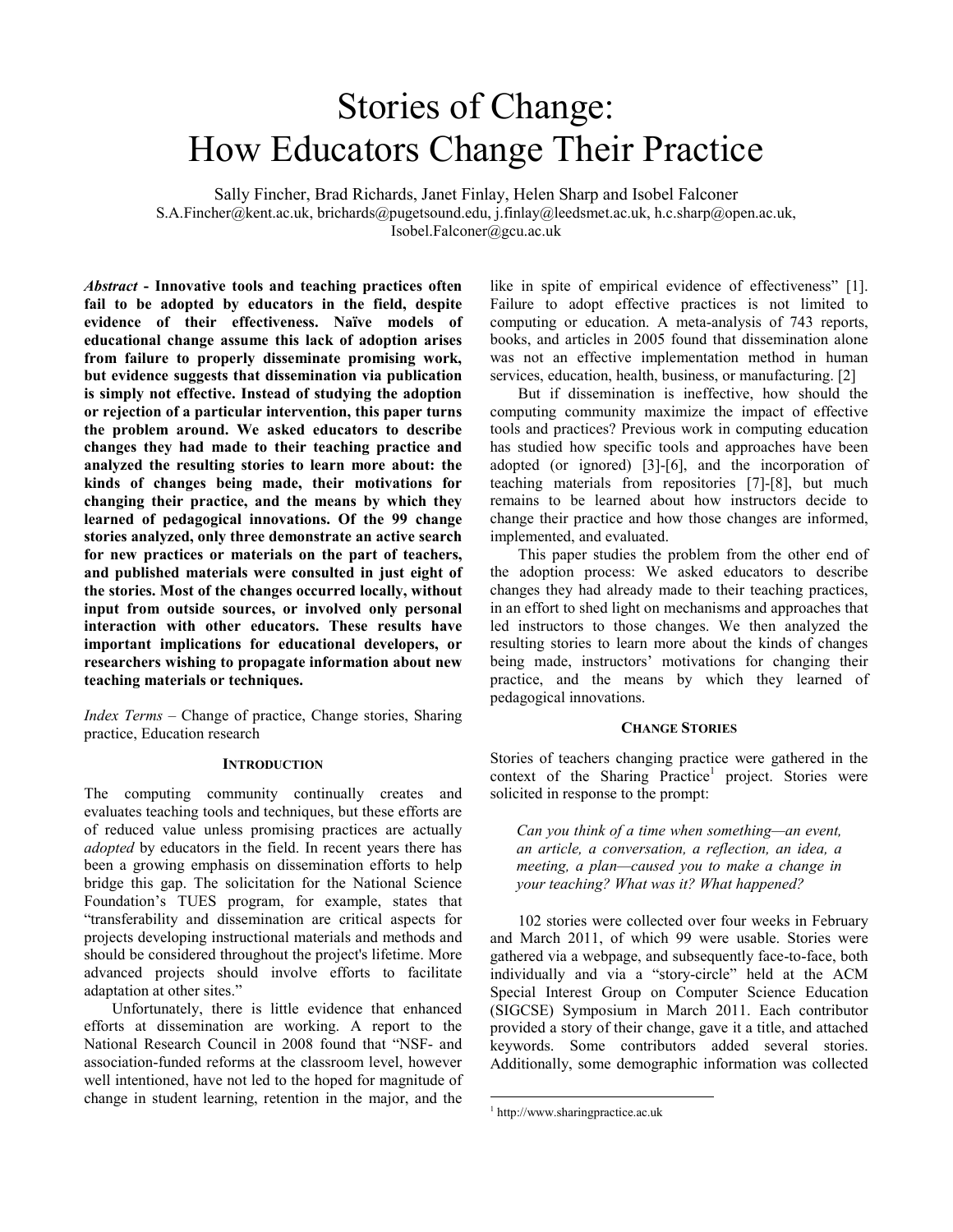for each contributor, including, age, gender, length of career, and length of time in current institution.

For each story, contributors were asked to indicate how they felt about the change in the story in respect to several questions that elicited meaningful metadata about the experience. These questions were presented as *polarities*, using the concept of *opposing negatives* where "a desired or anticipated quality of the field is identified and the two end labels are provided as the thing not present and alternatively the thing taken to excess" [9]. To give an example from this study: "The change this story describes is limited to individual practice" at one end to "The change this story describes involved programmatic change (QA)" at the other.

Contributors were asked to make a mark on the scale that "best described" change in their story; polarities did not have scales marked on them, so contributors were not selecting from fixed values. Contributors were also asked to select from lists of mutually exclusive options asking them: how they felt about the story, whom they thought should pay attention to it, and how long they would remember it.

#### **CHARACTERISTICS AND LIMITATIONS OF THE SAMPLE**

Because of the situation of the project, there is inbuilt bias in the sample. Most contributors were personally solicited, either by a member of the Sharing Practice project team, or from related projects – these related projects are mentioned in several stories. The majority of the contributors (56) taught Computer Science or a closely related subject (e.g. "information systems" or "databases") and the majority of stories (82) were contributed by someone with more than 10 years teaching experience. The great majority of contributors (80) were over 40; the largest representation is in the 40-49 age group (36). 64 contributors had taught at their current institution for more than 5 years, 34 of those for more than 10.

The type of change described was also heavily skewed to the positive. There were only thirteen stories which contributors did not feel "glad" or "enthused" about, and only one which was unequivocally negative (and about which the contributor felt "angry"). This contrasted with our (anecdotal) experience where colleagues often talk of forced or imposed change, whether instituted because of resource constraints, management dictat or departmental fashionfollowing. At a Share project workshop, for example, a contributor told of their forced changes "Revamp the whole thing in two weeks!. There's not even time for people to think about how they could adopt a different approach …or make connections from different models"<sup>3</sup>. And, over the years, we have heard several versions of "we are all doing problem-based learning now" or "everything's agile these days". We brought these impressions to the data, and expected to find such stories reported there.

The story corpus was relatively evenly balanced in terms of gender with 54 male and 44 female contributors,

 $\overline{a}$ 

and also for institution-type with 28 research-intensive, 36 teaching-intensive and 31 mixed teaching-and-research institutions represented.

#### **ANALYSIS OF POLARITIES**

Analysis of the polarities revealed some interesting patterns. For example, when asked who was affected by the change in their story, there were notable differences in response dependent on how long the contributor had been teaching, and on the time a contributor had been at their current institution. In both cases the longer the time, the more the response moved from the change affecting individual practice only towards affecting other colleagues and then programmatic change. (See [10] for more details on the methodology used, and additional results.)

Work from the Effective Projectwork in Computer Science (EPCoS) project suggested that educators most easily adopt small pieces of practice — things that they can implement "under the radar", without asking others' permission, or involving QA procedures [11]. Evidence from this study, however, suggests that the observation from the EPCoS project may be more relevant for early-career, or less experienced, teachers. As teachers become established within a department it may be that they become increasingly involved in programmatic activities, or that they are more prepared to claim programmatic influence.

We also asked how teachers themselves felt about the change described in the stories, whether they considered it *addictive*, whether they *adapted to it* or whether they *distrusted* it. There was only one story that showed strong affinity with change being addictive. Those stories most strongly associated with "distrustful" were from teachingintensive or mixed teaching-and-research institutions. At the same time, when we asked what the source of change was — individual agency, local culture or external driver — then those who said that the source was "individual agency" were mostly from research-intensive institutions. Teachers from research-intensive institutions were also most likely to claim a limited audience for their change — "no one special", or sometimes "the department". This may suggest that change is more likely to be imposed on staff at teaching-intensive institutions, and that staff in research-intensive institutions are more likely to "try things out" on their own cognizance.

When we questioned the nature of the change – whether it was new to the department, new to the discipline or totally new – there was a small, continuous, effect that the older the contributor and/or the longer they had been in their career (that is, the more years of experience they had) the more likely they were to say that the change their story described was "totally new".

# **ANALYSIS OF STORY TEXT**

We found that we had questions of the stories that the analysis of polarities could not address. We wanted to ask what had *triggered* the change that the stories reported, we were interested in what *sort of changes* they described, we wondered how instructors determined the *details* of their

<sup>&</sup>lt;sup>3</sup> This quotation is from the Active Learning in Computing Workshop, December  $4<sup>th</sup>$  2009.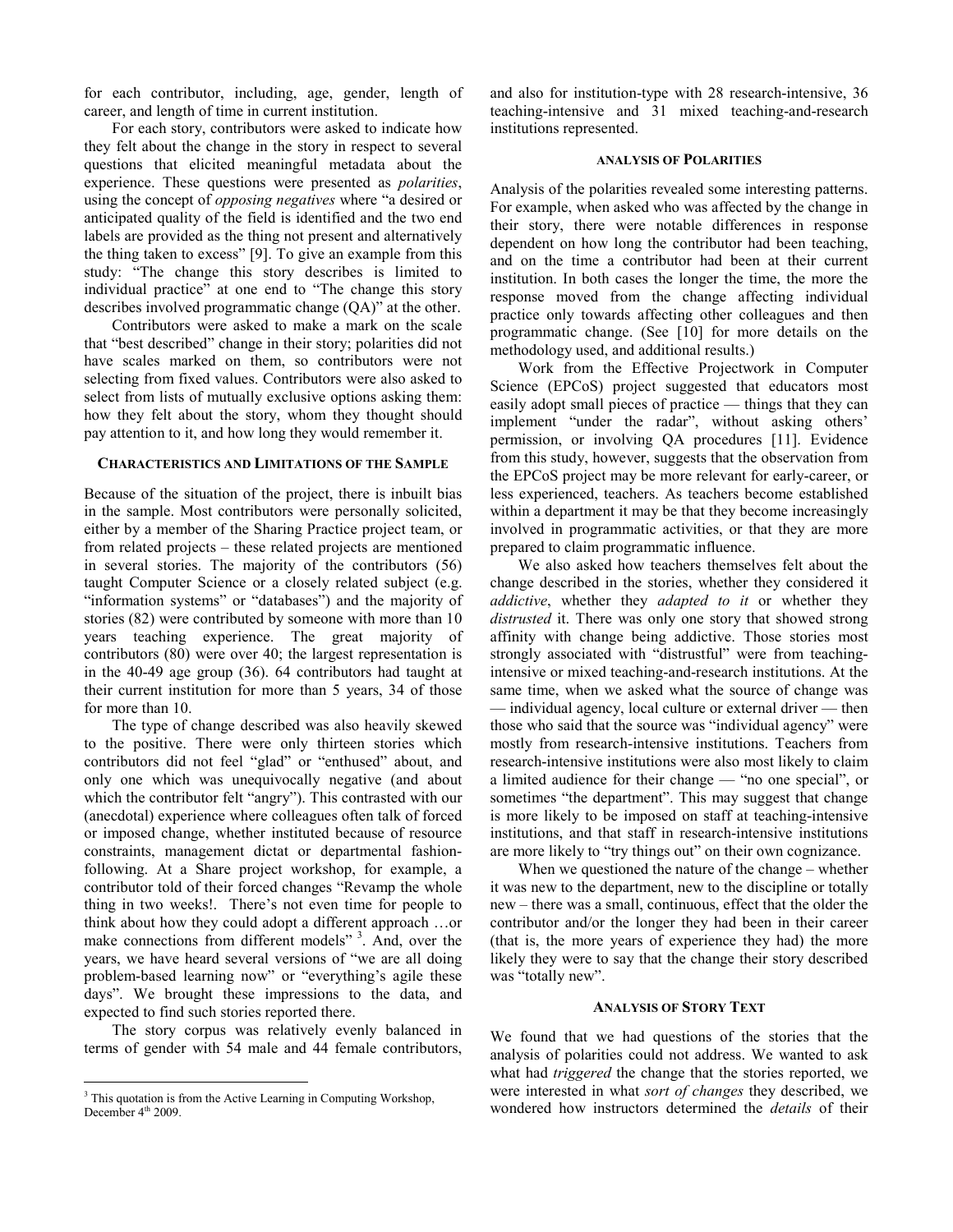change. To look at these questions we undertook a more traditional qualitative analysis, taking the story texts as our data. Four researchers independently coded the stories, each noting aspects of interest. Three explicitly sought the catalyst for the change. A fourth researcher noted the source used to inform change and how that source was discovered. Below we report our observations based on the content of the stories. Quotations from change stories are labeled with the corresponding story number (*e.g.* CS86 refers to change story 86).

# *Seeking solutions*

The first, most notable, observation was one of absence. Across all the stories, there were only three that displayed a conscious "seeking for a solution" behaviour, two of which described finding information in published materials while the third found guidance from a presentation:

*I was faced with designing a new grad AI course, but I did not look forward to straightforward lecturing from the book, so I looked for alternatives. I came across an article by L. Dee Fink, "A Self-Directed Guide to Designing Courses for Significant Learning", and I also read the book "Drive" by Pink, on selfdetermination theory. I followed Fink's design exercise while applying SDT principles. [CS86]* 

*My response was to study the various disciplines that encompass learning science. Much is known about learning, and how we can support learning. I discovered that I had not been doing a good job in the classroom. I also found that the standard textbooks for my field don't support learning well. [CS38]* 

*I decided to change what I was doing, and looked around for what might work. I happened to go to a session on teaching using case study and so decided to try a case. I searched for some, but in the end wrote my own, brainstorming the ideas with my colleagues. [CS9]* 

The absence of conscious solution-seeking may be explained by the nature of our prompting question, in that the prompt does not emphasise an existing situation, but a process of change. However, the "seeking solution" behaviour is one commonly attributed to educators. Guzdial and Fossati "…propose to think about an ideal decisionmaking design process of instructors as composed of three parts: 1. Making a determination that a change is needed. 2. Either finding existing solutions or creating new interventions to address the desired change. 3. Evaluating the effectiveness of the solution and deciding whether to retain it or not." [12].

It may be that decision-making in teaching, as in other professions, does not involve a problem-solving approach of incremental consideration of each step. It may more closely represent naturalistic decision-making, where professionals make non-analytic choices in situations marked by time pressure, high stakes outcomes, inadequate (or missing, or

unreliable or ambiguous) information, team and organizational constraints, changing conditions, and varying amounts of experience [13]. Whichever construction is a more accurate representation, "seeking solutions" was an extremely uncommon change-behaviour in our data.

# *Revelation*

Because our request was not bounded in scale or time, contributors submitted stories that described change from a single piece of work in a single course to reflections that spanned decades of an entire career. Perhaps because of this open-endedness, the catalyst for change in several stories was a clearly-recalled moment of insight or revelation, often quite a time in the past.

*Coup de foudre: a thunderbolt, a streak of lightning that lit up my skies and changed forever, not only me and my teaching, but also the way in which my students learned [CS27]* 

In some cases, the insight was the point of a story. The title of CS85 is "An Epiphany" and contains the revelatory moment:

*I remember quite clearly about two years after I started teaching; I was in London for a meeting with my old PhD supervisor. We were talking about our classes and she said "I never do lectures". "Never?" I said. "Really, never? So what do you do?"[CS85]* 

Such moments were often set in relation to a status quo, a set of assumptions, or state of mind:

*When I began teaching in universities a quarter of a century ago I set students essay titles, because that's what happened when I was a student. [CS15]* 

*… it's just I had never seen a class taught this way when I was an undergrad. I didn't know people could do that :-) [CS85]* 

There were also stories that expected, even anticipated, this sort of change where it was not forthcoming:

*I started sitting in on colleagues' classes, but that didn't help much. I didn't see anything they were doing that was all that different from what I was doing. But I persevered. I wish I could tell you of some epiphany that helped, but I don't think there was one. [CS21]* 

# *Daily Bread*

The most populated catalyst category was of educators initiating change in response to students: in response to something they did, or something they said, or to a close observation of their attitudes and achievements.

*I found that almost all the students who had gotten the "differentiate using the chain rule" question wrong had done terribly on the exam, and almost all the ones who had gotten it right had done quite well. After that, I doubled the amount of time spent teaching the chain rule. [CS5]*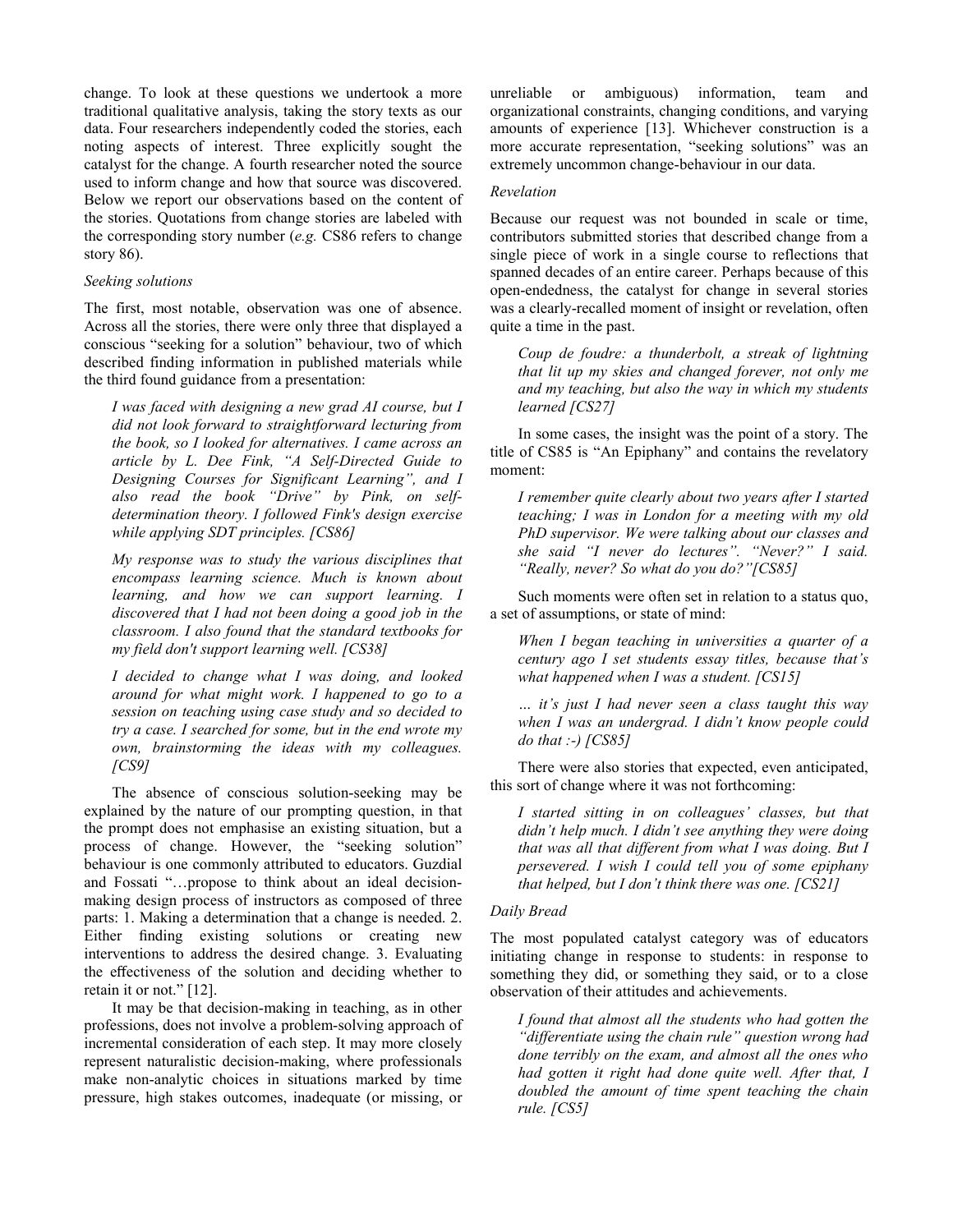*On a data structure and algorithms exam, I frequently gave students recursive code to do something in a binary tree and asked them to give me the output (there was typically some numeric calculation). I would get 80% incorrect answers. I observed that students would show very little work. I changed the instructions to the problem to include showing the execution tree. Making students show their work flip-flopped the percentages. Typically 80% get correct answers now. [CS18]* 

*What made me change my practice is a student reminding me - "I have never done this before, I don't know what you want". [CS13]* 

*The most recent experience I have of changing my practice comes from student feedback - some formal and some informal [CS26] (The title of this story is "Module Evaluations Work!")* 

Although sometimes the student-focused catalyst was negative:

*But when I looked into their eyes halfway through the introduction I could see that a 15 month old example was no longer topical - indeed most had never heard of something that had been a lead news item a short while ago. I rescued the class by managing to work in a more recent example. But the experience was a bit of a shock. [CS20]* 

*I had a student come to my office during my first term teaching. She was having a hard time in her 2nd year of University, was shifting from Science to Social Sciences, and was struggling. She was in an introductory Human Geography class, and she felt lost, not connecting to the material. We were touching on international issues, and she admitted to me that she JUST DIDN'T CARE. I was stunned that she was so honest, and could not respond to her honesty with anything but compassion, even though I was at a loss to imagine how an intelligent person could be so disconnected from social and environmental injustices and suffering that were our topics.[CS31]* 

# *Other Catalysts of Change*

Many stories (13) report the influence of a named individual as causing them to change their teaching. For as many (18), participation in an event, or external training, or "getting out of the classroom" made the difference although often these are not reported as intentional acts: "I attended a keynote lecture about learning preferences" [CS25] , "I was reading a book and stumbled upon a quote that was written in one of the margins" [CS40], "In the toy store, wandering about, I saw some baby toys called 'bear links.' That reminded me of the linked lists I was supposed to be worrying about for class ... so I decided to get them and use them in class." [CS53]. Finally, a least populated category was "external imposition" represented by only one story, entitled "Forced to conform" [CS11].

# *Sources of Change Details*

In all but one of the stories (the "external imposition" story above), educators were in a position to control at least some of the details of the change they described. Our earlier analysis revealed that few stories reported the sort of deliberate search for solutions that had previously been hypothesized, so how *were* educators informing decisions about pedagogical change? In just over half of the stories (50), the instructor apparently formulated the details of their pedagogical change on their own, without consulting peers or other resources.

This abundance of "local change" stories is perhaps not surprising given that "change in response to students" was found to be the most common catalyst category. One might expect these sorts of changes to occur frequently, and be relatively small in scale, making it less likely that the teacher involved would seek outside counsel. Additionally, changes made in response to student feedback are often tightly tailored to local circumstances—the constraints of a classroom or the structure of a curriculum, for example making it less likely that a literature search would discover appropriate interventions. Published work is necessarily abstracted away from its original context in an effort to generalize a result and enhance its transferability, but the further removed the practice described is from the particulars of local circumstance, the less obviously it is relevant and the more work must be done to adapt the practice to a new environment.

All of the change stories quoted in the *Daily Bread* section fall into the "local change" category. Not all locally formulated changes were the result of student feedback, however. Eight were the result of reflection on the part of the instructor:

*The original format was that the assessor would fire questions at team members about the work. I thought this approach would disadvantage anyone with limited understanding of English so I changed the format. I put more time into setting up the assessment, giving information about the areas to be assessed and asked the students to take responsibility for the walkthrough and who would be explaining sections of the documentation. [CS63]* 

*When the instructor who normally taught the class left, we were left with no one to teach it. I was one of two professors who decided to try teaching the course. Having been trained technically as a computer scientist, I was familiar with how to teach programming, data structures, etc., but it became clear to me that teaching students about ethics and the societal impact of computing would require a completely different style of teaching. I determined that it would have to be more discussion-based, readingsbased, and writing-based. [CS57]* 

Other changes were driven by external circumstances.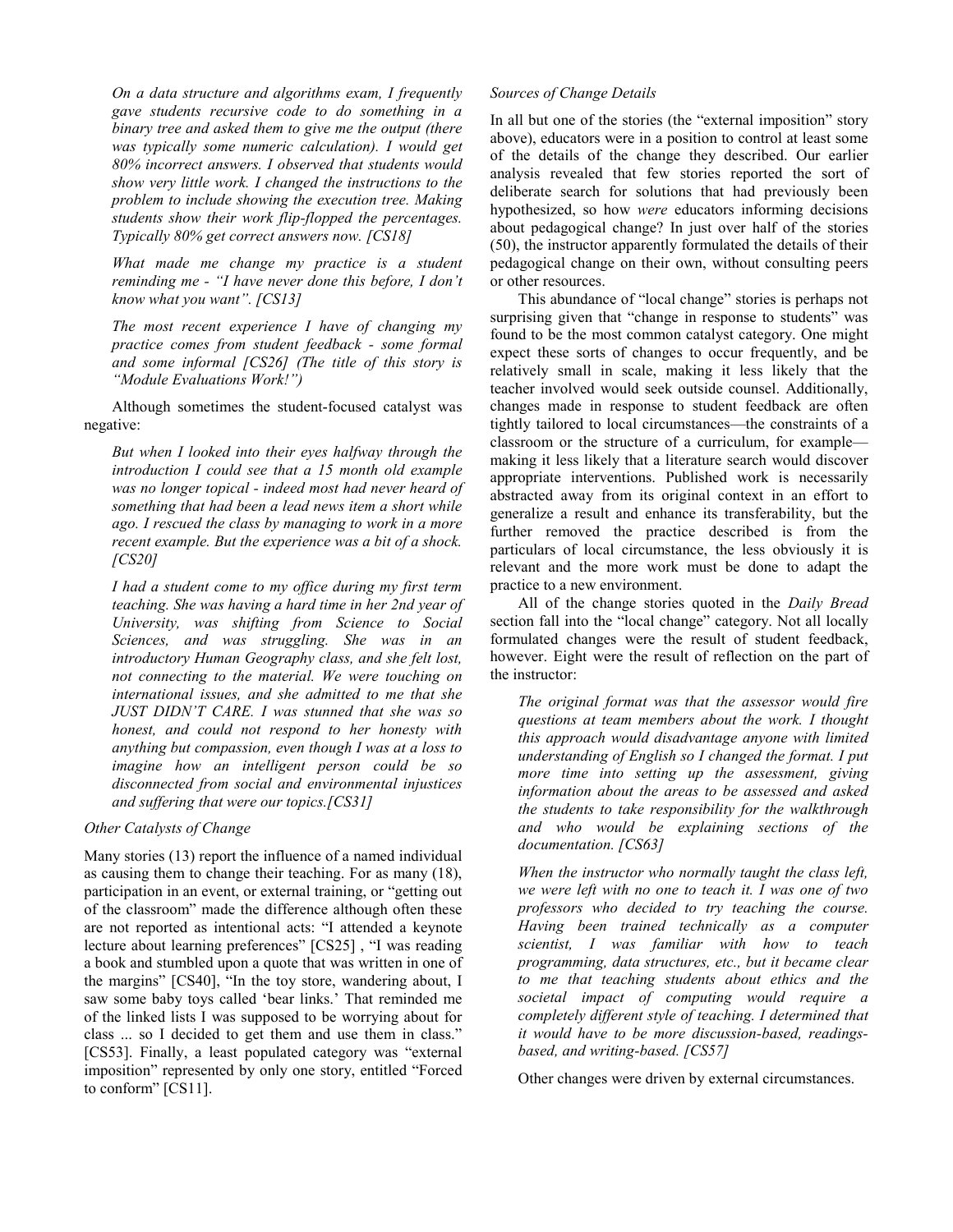*Several years ago, I taught in a classroom with no white or chalkboards. So that I could write examples for the students, I started using a tablet PC and Classroom Presenter from the U. of Washington. This has evolved into a set of "guided slides" that are partially completed that I finish in lecture, and posted soon thereafter. [CS50]* 

In the remaining stories, authors reported obtaining change details via interactions with other educators (39 stories) or from published materials (8 stories). The mechanisms through which these sources were located are explored in more detail below.

### *Transmission*

As was reported above, instructors rarely searched for information when considering change. At the other extreme, 12 stories described changes resulting from chance encounters with educators who shared or demonstrated details of their teaching practice. The authors of these stories had not intended to change their practice until they were exposed to a new approach.

*I never would have made this change if it weren't for a trusted friend who told me to do this and I was sort of convinced. The change was to go from more or less traditional lecture with a handful of active learning activities punctuating it, to a completely or almostcompletely question-driven style with peer-instruction. [CS70]* 

*When I started university teaching I was very 'controlled' - all "chalk & talk". It took my colleague to loosen me up! We did team teaching together and he regularly inserted activities, interactive tasks, buzz groups, video snatches for students to comment on, role play, group work etc. Basically, the 'scales dropped from my eyes' and I saw how valuable these more discursive, open-ended, student-centred approaches were; and how memorable they were to us & to the students alike. [CS99]* 

The change in the examples above resulted from unplanned interactions between instructors. A larger group of change stories (31) involved *primed serendipity*, where the author encountered unanticipated information but while putting themselves in situations where they could reasonably expect to learn *something* about teaching practices (e*.g.* attending a conference or workshop, or browsing a journal issue). In five of these stories the author drew on published materials to inform their change in practice. The remaining 26 narratives in this category involved personal exchanges with groups or individuals.

*Several years ago I read a book titled "Beyond Bullet Points" by Cliff Atkinson that kept mentioning Richard Meyer's work on multimedia learning theory. I read several of his papers and his book as well. Over a summer I revised all of my CS1 slides to incorporate his multimedia learning principles. [CS56]* 

*I participated in a course on Teaching with Technology. Although I had always used technology where I could, this course exposed me to dozens of different tools and uses for these tools in the classroom. I now incorporate many of these tools in my teaching. [CS12]* 

*I was travelling on holiday to Italy. I had taken Jenny Moon's book on reflective practice, just to re-read …. I chanced on mention of a teacher who had shared his own learning journal with his students. I knew that my Soc Sci students initially had problems with reflective journalling. I thought "Why don't I share mine with them?" [CS68]* 

 *I'm a member of a science education reading group on campus. One of the papers recently was on how to evaluate your assessments (specifically tests/exams). One person in our reading group was a psychologist who researches "psychometrics" and does extensive quantitative test analysis for her courses. Based on her experiences and advice, I was inspired to go over a test I was in the process of writing for my CS0 course the following week. [CS95]* 

#### **DISCUSSION**

The change stories provide a valuable window into the behaviour of educators as they change their practice. Our study is novel in that it collects stories from teachers in their own words, and makes no attempt to limit the scope of the project to the adoption of any particular intervention. Stories are a relatively unusual form of data for this sort of investigation. They are not responses to direct questions (as in interviews, surveys or questionnaires), they do not represent opinions on issues, nor statements of fact. They are, however, authentic communications which illuminate complex topics, and which can provide insight into complex spaces. There is always a point to telling a story, a reason for their emergence, something the teller wants to communicate.

Stories also have an effect on the audience: "The act of listening to a story told by another person creates a … displacement of perspective that helps people see through new eyes into a different world of truth" [14]. The power of this collection of stories is demonstrated in their content, in the things the storytellers wanted us to know. And what they contributed were stories of success, of change making an improvement, most often an improvement to student learning. They also conveyed an abiding sense of personal satisfaction, of professional pride, of overcoming challenge and disappointment, in doing a good job. And in this, the contributed stories were entirely comparable even though they were from different countries, institutional contexts and academic disciplines.

# *Lessons for Education Developers and Researchers*

In the change stories we analyzed, instructors very rarely performed the kind of deliberate, methodical search for